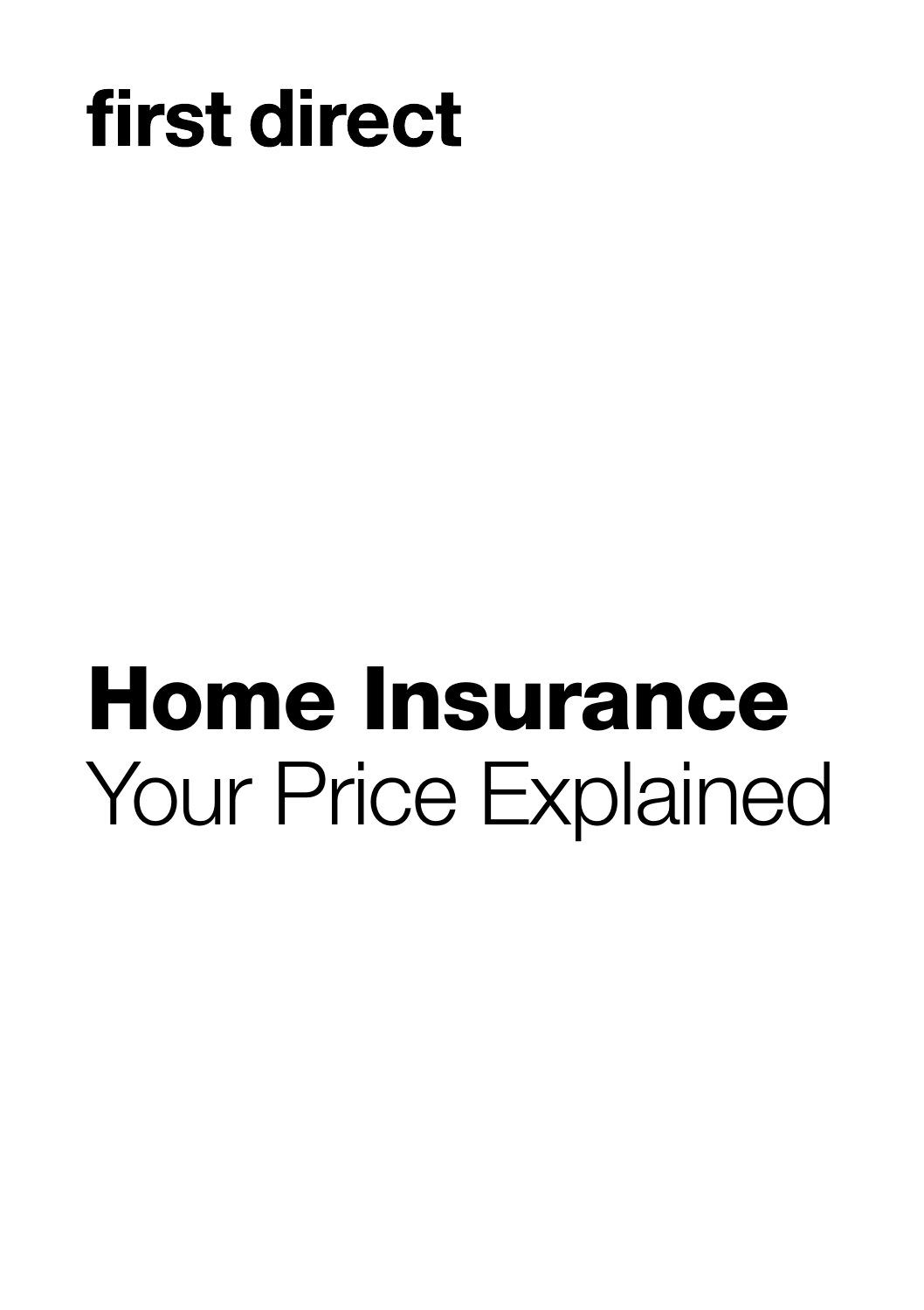## How insurance works

Every customer pays into a central pot, and if you make a claim your insurer will pay it out of that pot. If lots of people claim at once, the pot has to go further, which means prices go up. Whatever happens, the way the cost of home insurance is calculated is regularly reviewed, to make sure you get the best price.

To work out the price of your insurance, several other factors are also considered. Some factors are specific to you, including the chances of you making a claim. Other factors are to do with the external environment and what's happening in the insurance market.

This document explains some of these factors and how they affect your price.

### Your home insurance renewal

Before your current policy comes to an end, you'll receive a renewal invitaion. It will show 2 prices — last year's price and a price for continuing your cover for another year.

Your price might be quite different this year because of recent changes in regulation which affects all insurance providers. As an existing customer, when you renew your policy, your price will be the same as or lower than the equivalent price for new customers.

## Examples of how your circumstances can affect your price

#### 1. Where you live

 Publicly available data on your property's local area contributes to your personal price. Factors include the average claims cost and future claims expected in your neighbourhood. Therefore, if claims in your area go up it may cost more to insure your home.

#### 2. Any past claims

 To work out your price, your claims history is factored in, which includes any accidents, claims, or losses in the last 5 years. The fewer the past claims you have, the lower you can expect your premium to be.

#### 3. Your home's build

 How your property is built is likely to affect your price. For example, wooden features – such as timber frames – may raise your premium because of a greater risk of fire-damage. Any non-standard building materials that may cost more to source or repair could have the same effect.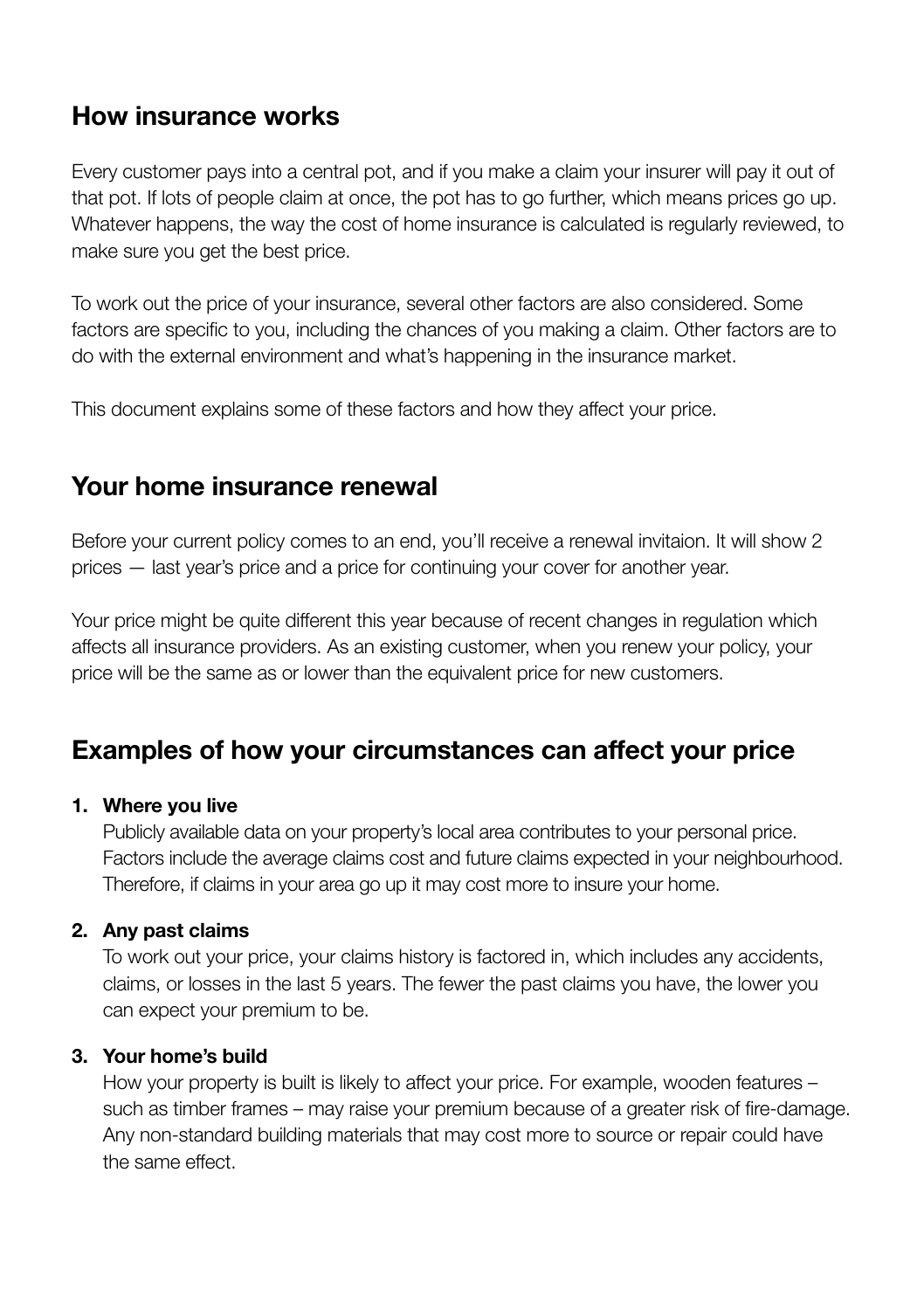#### 4. Your type of home

 There are many reasons why different types of homes are assessed differently. For example, terraced houses suffer less subsidence, so may cost less to insure than a semidetached in an area where there's a high risk of subsidence – regardless of your home's size or value.

#### 5. The number of bathrooms in your home

 A common cause of claims is escape of water. More bathrooms mean more pipework, which could mean a greater chance of something going wrong. It can also mean it's more difficult and costly to trace the origin of the leak.

#### 6. Who's at home during the day

 If someone is home during the day, you could be at a lower risk of theft, but this may increase the risk of claims such as accidental loss or damage, fire or plumbing problems which could increase your price. The number of people living at home could also impact your price. More people means more belongings and more potential claims.

## Examples of how external events affect your price

#### 1. Severe weather

 Long cold or wet spells can burst pipes and damage homes. Plus, the chance of flooding leading to future claims is regularly reviewed.

#### 2. Rising repair costs

 The cost of items in the home gets ever more expensive. Naturally, it also gets more expensive to fix them, which increases the cost of providing insurance and the price you pay.

#### 3. Changing number of claims

 If the variety and number of claims received changes, so too do prices. How much insurers are likely to pay in future claims is estimated and this is factored into your premium.

#### 4. Insurance Premium Tax

Each price includes Insurance Premium Tax (IPT), currently at 12%.